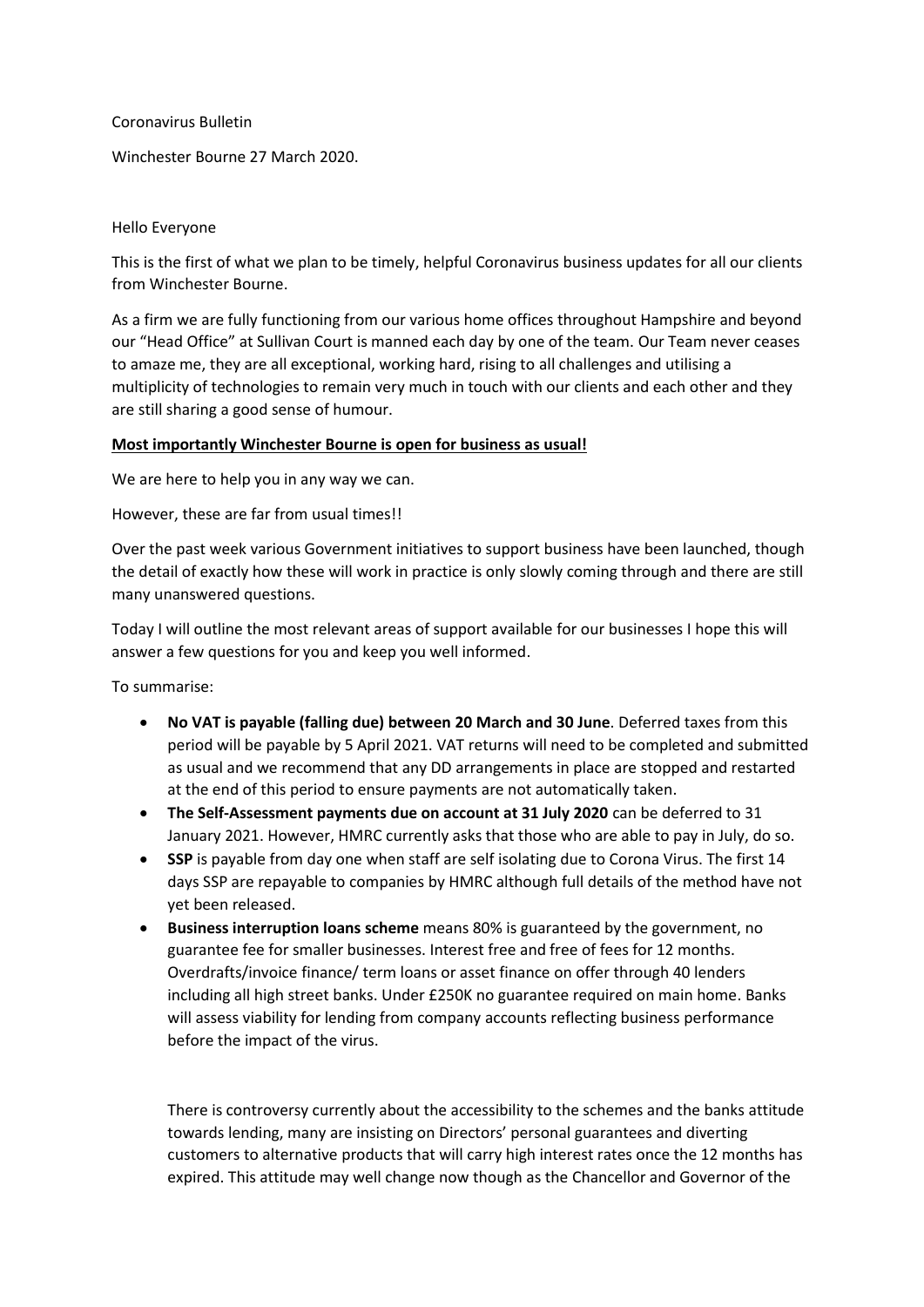Bank of England wrote directly to the banks yesterday, no doubt re-emphasising the Governments intentions here, only time will see if more leniency transpires.

- A **late payment help line** has been set-up by HMRC 0800 0159 559.
- **Retail, Hospitality and Leisure** businesses will pay no business rates for the 20/21 year. There are also grants available up to £25k per property.
- **Nursery Businesses** will pay no business rates for the 20/21 year.
- **Small Business grant funding of up to £10K** applicable to all small businesses that currently qualify for business rate relief (rateable value up to £15k per annum) SBRP, RRR. This is administered through the local authority.

In all cases where businesses are eligible for grants the local authorities will contact them.

• Companies that cannot afford to pay their rent due to COVID 19 (for the period until 30 June, which may be extended) will be protected from eviction. The rent remains outstanding to the landlord and is payable to them in the future.

## • **Coronavirus Job Retention Scheme / The Furlough Scheme**

# **From our conversation with clients this is by far the scheme that has raised more questions than answers.**

Here is a summary of our understanding of this policy at this stage, this is an indication of how the scheme will work based upon information published so far, this may be subject to amendment as more information is issued with time.

Follow the links below and you will find the most comprehensive coverage, that we have found to-date, of details of the scheme and their interpretation of how the scheme will work. This is from the ICAEW and their Tax Faculty.

[https://www.icaew.com/insights/viewpoints-on-the-news/2020/mar-2020/coronavirus-job](https://www.icaew.com/insights/viewpoints-on-the-news/2020/mar-2020/coronavirus-job-retention-scheme-furlough-guidance)[retention-scheme-furlough-guidance](https://www.icaew.com/insights/viewpoints-on-the-news/2020/mar-2020/coronavirus-job-retention-scheme-furlough-guidance)

<https://www.icaew.com/insights/coronavirus/tax>

**This is the guidance as at 26 March 2020**

I have also attached a word doc too.